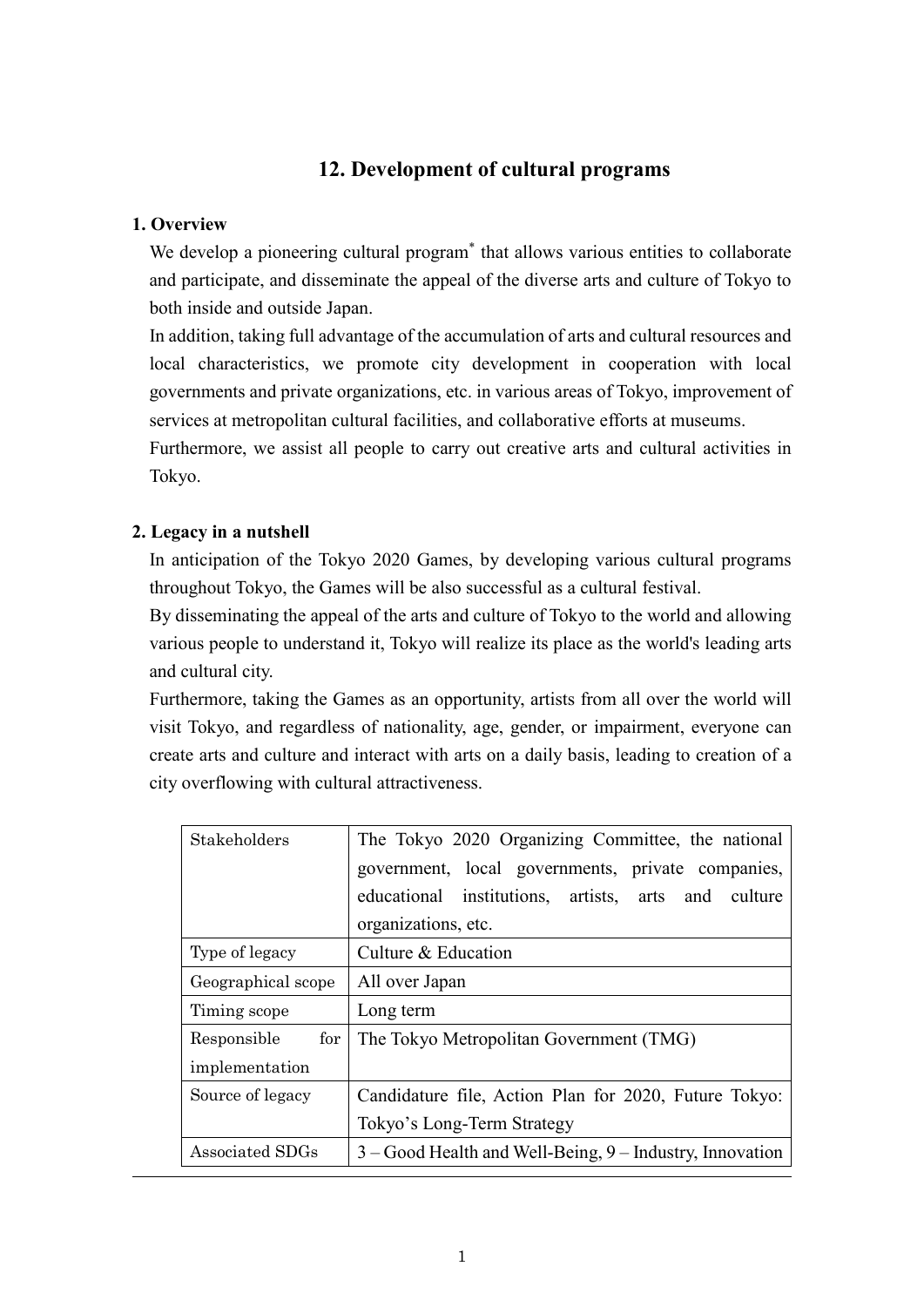|  | and Infrastructure, $10$ – Reduced Inequalities, 17- |  |  |  |
|--|------------------------------------------------------|--|--|--|
|  | Partnerships                                         |  |  |  |

## **3. Development**

### **(1) Why**

Prior to the decision to host the Tokyo 2020 Games, TMG has proactively promoted business development such as supporting a wide range of arts and cultural activities and developing human resources through the development of the Tokyo Culture Creation Project and the establishment of the Arts Council Tokyo\* .

The cultural programs for the Tokyo 2020 Games must be open to artists and Tokyo residents, and it is necessary to aim for the best program.

In addition, it is necessary to further explore attractiveness and improve transmission capability in areas with high cultural potential so that Tokyo will become the world's leading metropolis even in terms of arts and culture.

## **(2) When**

| <b>FY2008</b> | The Tokyo Culture Creation Project started                                         |
|---------------|------------------------------------------------------------------------------------|
|               | *In 2016, in anticipation of the hosting of the Games, cultural projects in a wide |
|               | range of fields in cooperation with art organizations, art NPOs, etc. while        |
|               | making the best use of cultural resources such as human resources and facilities   |
|               | gathered in Tokyo were developed                                                   |
| FY2014        | The "Tokyo Vision for Arts and Culture" was formulated                             |
|               | *Basic guidelines for the future promotion of arts and culture with a view to      |
|               | hosting the Tokyo 2020 Games and the post-Games                                    |
| FY2015        | The "Basic Policies for Cultural Programs Led by TMG" was                          |
|               | determined                                                                         |
| FY2016        | The Tokyo Cultural Program Project towards 2020 was implemented                    |
|               | at full scale                                                                      |
| FY2017        | The development of the "Tokyo Cultural Program <sup>*</sup> " launched as          |
|               | "Tokyo Tokyo FESTIVAL*"                                                            |
| FY2019        | The "Tokyo Tokyo FESTIVAL Special 13" was implemented                              |
| <b>FY2020</b> | The "Support Program for Arts and Culture" was implemented                         |

### **(3) Who**

TMG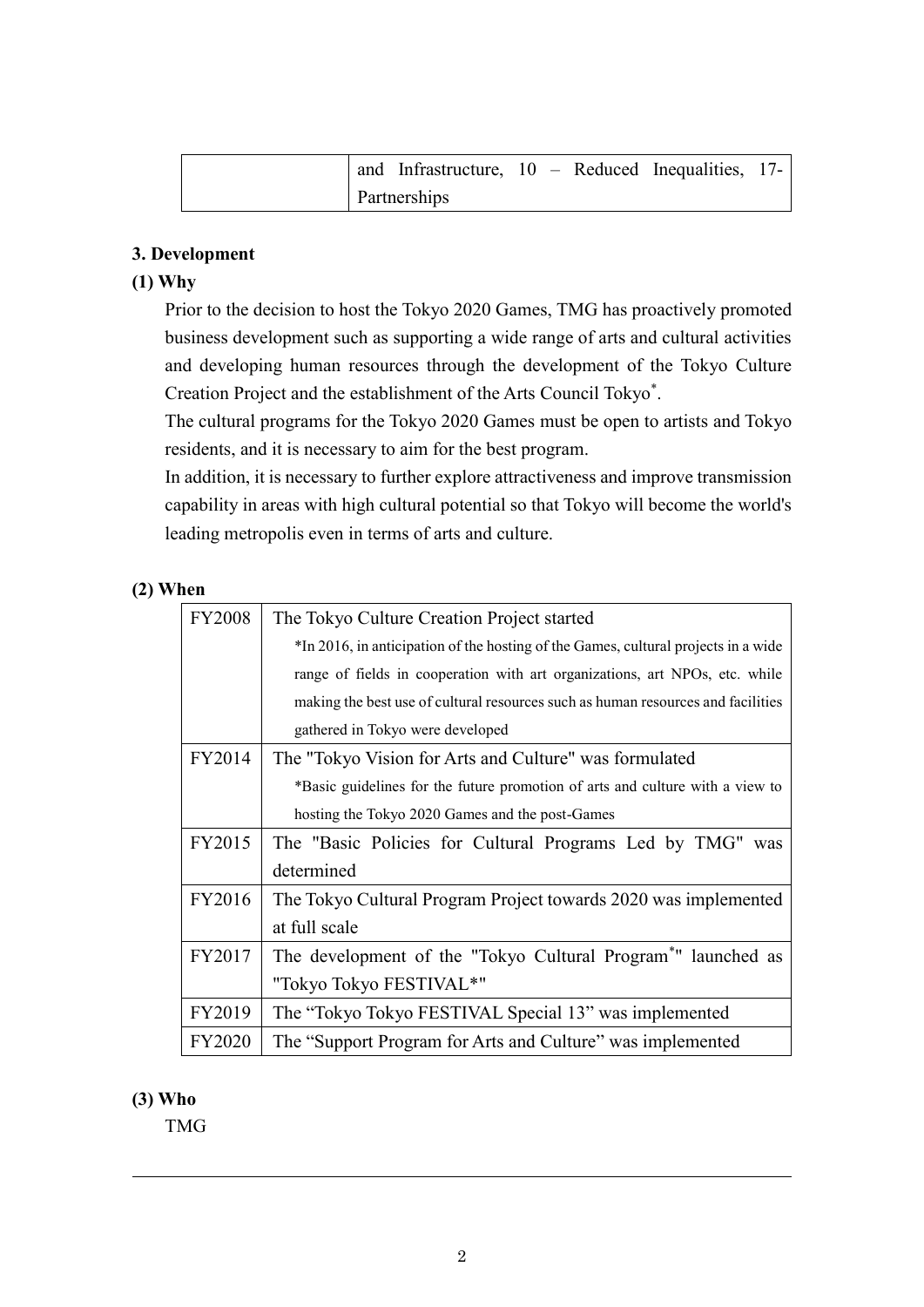#### **(4) How**

#### ① **Development of various cultural programs**



- $\circ$  We promote each project that has been implemented as the "Tokyo Cultural" Program" as "Tokyo Tokyo FESTIVAL", so as to strengthen the capability to disseminate and spread to both inside and outside Japan.
- $\circ$  We implement the Tokyo Tokyo FESTIVAL Special 13 featuring projects selected on the basis of their unconventional creativity as the core of "Tokyo Tokyo FESTIVAL".
- $\circ$  Primarily during the Games, we undertake efforts to stir up excitement over the Games by using metropolitan cultural facilities, etc. and provide Games stakeholders with opportunities to experience traditional arts as a way to widely publicize the cultural appeal of Tokyo.
- $\circ$  We develop "Tokyo Caravan", where artists from various fields such as traditional performing arts, theater arts, and music gather together, throughout Japan.
- $\circ$  Tokyo, including the Tama area and the Tokyo islands, and other parts of Japan collaborate and develop cultural programs to improve the appeal of All Japan.
- We carry out the "Summer Festival Opera 2019-20 Japan⇔Tokyo⇔World", international opera project that will be developed in cooperation with theaters all over Japan.
- $\circ$  We hold the "SaLaD Music Festival", a music event where people of all ages including babies can feel and express the joy of music. By delivering the festival at numerous venues in Tokyo, we aim to provide more Tokyo residents with opportunities to enjoy music, including experience-oriented programs such as the AI-based virtual conducting program.

<sup>[1]</sup> Future Tokyo: Tokyo's Long-Term Strategy (TMG)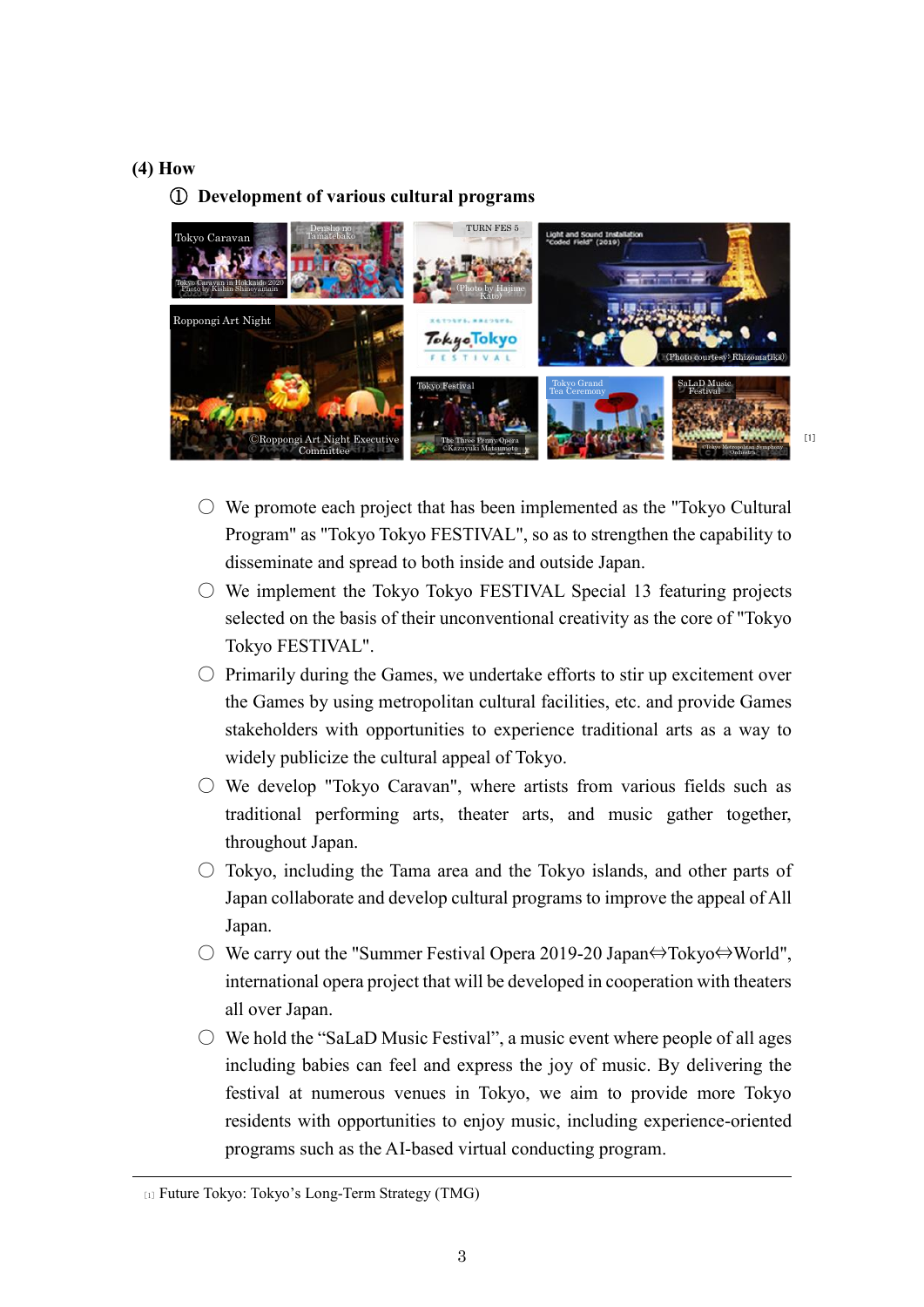- $\circ$  We hold a diverse range of performing arts programs at the "Tokyo Festival", a comprehensive urban art festival that aims to connect with the world through the diverse and profound arts and culture of Tokyo.
- $\circ$  We hold the "Roppongi Art Night", an art event where a variety of art works are installed across the city of Roppongi to offer out-of-the-ordinary experience.
- $\circ$  We collaborate with welfare facilities throughout Tokyo to develop projects where people with impairments can participate, such as "TURN", a project that creates new expressions through mutual influence resulting from encounters between artists and diverse people including those with impairments.
- $\circ$  We implemented programs that allow tourists to experience Japanese traditional culture and performing arts quickly and easily at tourist sites such as the Asakusa Culture Tourist Information Center where foreign tourists gather.
- $\circ$  In partnerships with NPOs, local shopping areas, private entities, universities, etc., we organize art projects in which artists and the public can collaborate with the aim of generating opportunities for people to enjoy art in local communities. We also promote wide-area networking through the art projects held in the Tama area.
- $\bigcirc$  We host the "Experience Art/Culture 100", a hands-on participatory program, at metropolitan cultural facilities, by taking advantage of the features of each facility.
- $\circlearrowright$  We support creative arts and cultural activities carried out in Tokyo, holding of arts and cultural events where many people can easily participate, etc.
- $\circ$  We organize events in the gardens in Tokyo through collaboration between TMG and the national government, municipalities, private companies, etc.

#### ② **Support extended to the arts and culture community**

 $\circ$  As an emergency measure aimed at keeping culture alive amid the coronavirus disease 2019 (COVID-19), we extend support to artists, organization, etc. that were forced to suspend their activities due to the pandemic. Specifically, we distributed video contents produced by individual artists and helped organizations conduct online distribution of art performances staged at theaters ("Support Program for Arts and Culture")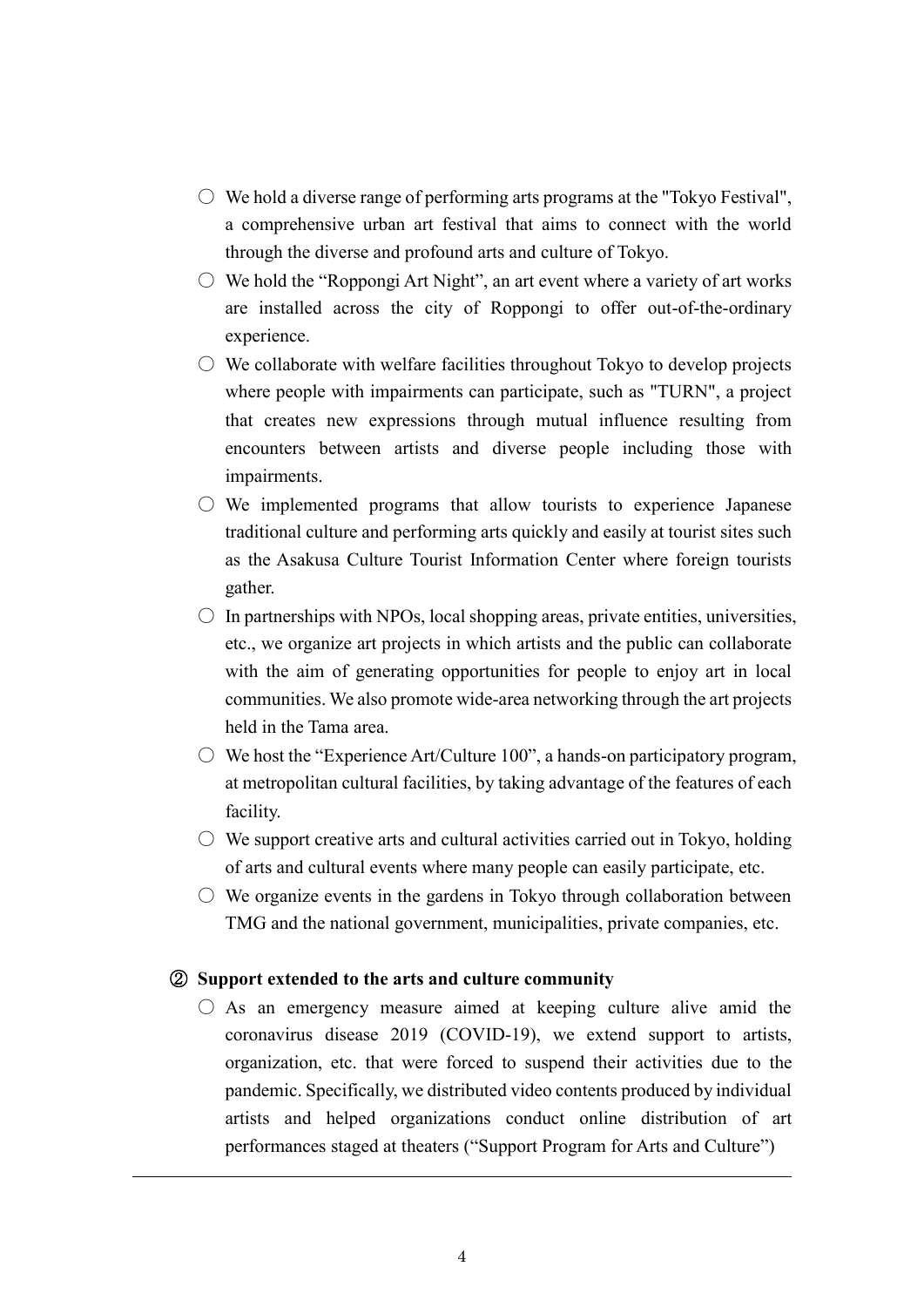- $\circlearrowright$  With the aim of extending strengthened support to arts and cultural activities that were hard hit by the COVID-19 crisis, we provide a package of support as a legacy of the "Support Program for Arts and Culture", including assisting the creative activities of budding new artists, and offering them opportunities to share their work with the public and develop their skills. Launching a startup subsidy program is one example of our support initiative.
- $\circ$  We present the Tokyo Contemporary Art Award to mid-career modern art artists aspiring to expand their career outside Japan. Award recipients are provided with ongoing support.
- $\circ$  With the aim of extending strengthened support to arts and cultural activities that were hard hit by the COVID-19 crisis, we are building on the legacy of the "Support Program for Arts and Culture" to restructure our existing subsidy programs and develop them into the "Tokyo Arts Fund".
- $\circ$  Focusing on young emerging artists, we discover and cultivate diverse practitioners from both inside and outside Japan and provide opportunities for creating new arts and culture.

#### ③ **Dissemination of the appeal of arts and culture of Tokyo to the world**

- $\circ$  We promote projects that take advantage of the characteristics of arts and cultural resources and attractive resources in each area such as Ueno, Ikebukuro, and Roppongi, and support the transmission of local arts and cultural resources.
- $\circ$  In addition to holding festivals to transmit traditional culture and performing arts utilizing local arts and cultural resources in the Tama area, we support efforts of private organizations to transmit local performing arts.
- $\circlearrowright$  We preserve historical buildings, including the famous bridges over Sumida River and pump station facilities at the former Mikawashima Sewage Disposal Plant, as a valuable cultural heritage that supported the modernization of Tokyo.
- Through the "Urban Revitalization Step-up Project\* " that utilizes land possessed by TMG, we establish a base for transmitting lifestyle culture and fashion industries to the world in the Shibuya area (Miyashita-cho).
- $\circ$  In the Kita-Aoyama 3-chome area, we rebuild the Aoyama Kitamachi apartment, which is an old and deteriorated metropolitan residential building, into a high-rise and centralized building, and promote integrated city development along the Aoyama Street while guiding high-quality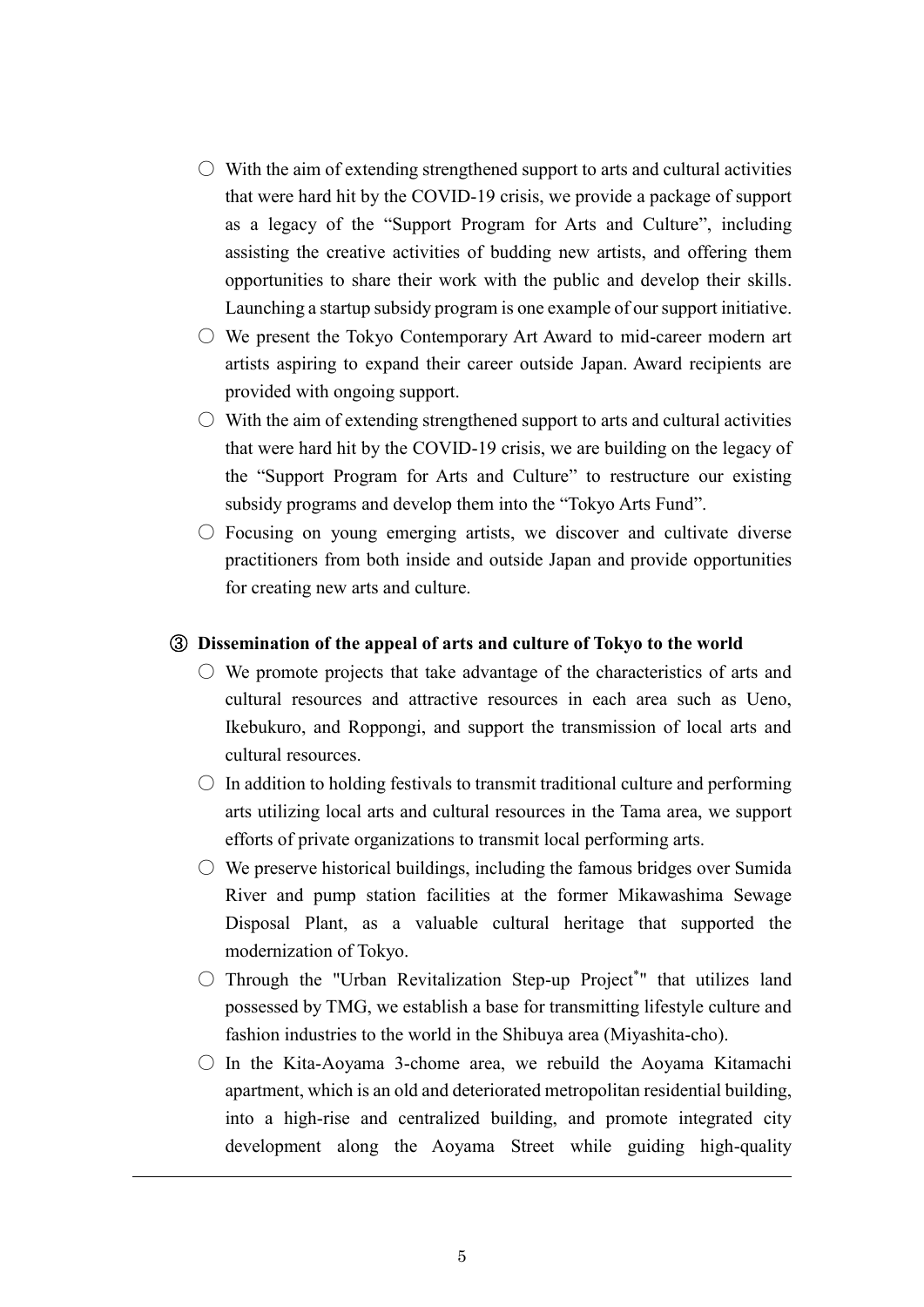development implemented by private companies, so as to establish a stateof-the-art culture and trending base that connects liveliness, culture, and greenery.

- $\circlearrowright$  We support the creation of media arts and other works that strive to integrate cutting-edge technologies and arts and culture of Japan, and create and transmit unique contents from Tokyo that have never existed before.
- We proactively develop international projects such as art exhibitions and theatrical arts in cooperation with overseas museums and art organizations.
- Following "FUROSHIKI PARIS" exhibited in Tandem\* Paris-Tokyo 2018\* , we hosted in 2019 the FUROSHIKI TOKYO in Tokyo to introduce furoshiki designed by Japanese and French artists. Through furoshiki, we publicized the Japanese tradition, art, and environmentally friendly wisdom primarily during the Games period.





 $\circ$  We disseminate the cultural appeal of Tokyo by collaborating with overseas media, tourism magazines, and influencers such as famous bloggers.

# ④ **Establishment of an environment where all people can experience arts and culture**

○ At the newly opened Tokyo Shibuya Koen-dori Gallery, we host Art Brut\* and other exhibitions, as well as exchange programs for visitors to interact with artists. We also roll out exhibitions and events at other locations across Tokyo.





 $\circlearrowright$  We support activities of NPOs, etc. that work on initiatives making use of arts and culture for children, senior citizens, people with impairments, foreigners, etc.

 $\circ$  We develop children's creativity and autonomy by dispatching professional artists such as dancers, actors, and musicians to schools, etc. for conducting

<sup>[2]</sup> Strengthening of Policies to Realize the "Three Cities" (FY2019) –The Action Plan for 2020- (TMG)

<sup>[3]</sup> Tokyo Shibuya Koen-dori Gallery website <https://inclusion-art.jp/about/>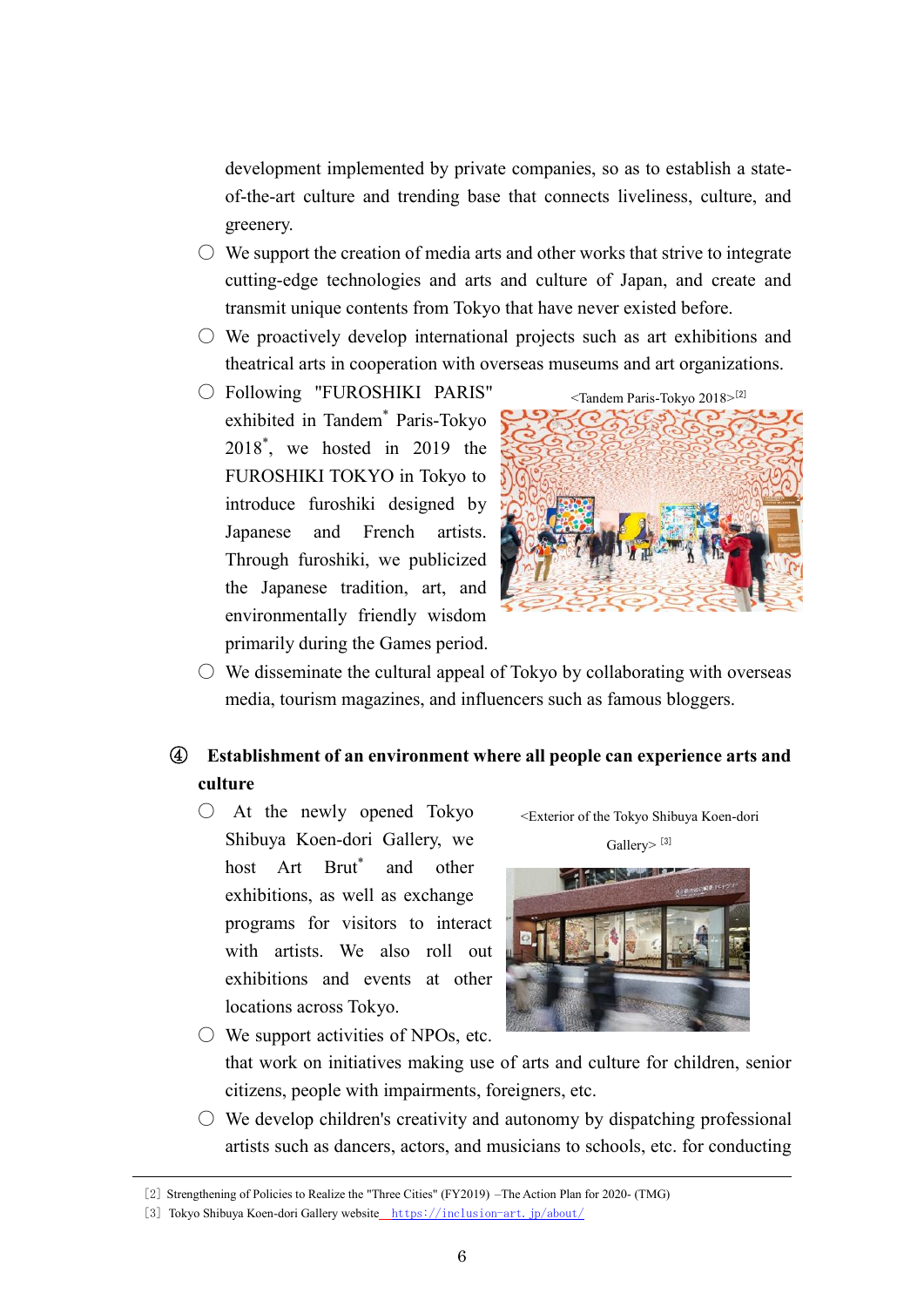workshops.

- $\circ$  We develop music education programs that emphasize "creativity" and "participation" for children who will lead the next generation.
- $\circlearrowright$  We improve visitor services, including barrier-free renovation, multilingual support, and extension of opening hours.
- $\circlearrowright$  We improve the convenience of metropolitan cultural facilities by promoting utilization as unique venues\* and accepting payments with credit cards, contactless electronic money, and QR codes.
- $\circ$  Utilizing cutting-edge technology, we create digital data of the collections stored at metropolitan cultural facilities and provide online viewing opportunities to allow everyone, including people who find it difficult to visit in person, to enjoy arts and culture whenever and wherever they wish to, regardless of nationality, age, whether or not they have an impairment, etc.
- $\circlearrowright$  We implement large-scale renovation of cultural facilities that assume a central role in promoting Tokyo's cultural policies with the aim of updating their functions in keeping with the needs of the times.
- $\circ$  We collaborate with museums in Tokyo and three adjacent prefectures to promote excursions and develop the acceptance environment with introduction of a wide-area common pass.
- $\circlearrowright$  We further enhance the transmission capabilities of metropolitan cultural facilities by cooperating with theaters both inside and outside Japan, etc. to implement joint productions and performance tours.
- $\circ$  We implement measures to prevent the spread of COVID-19 at metropolitan cultural facilities, including measuring body temperatures of visitors at entrances, guiding them to prevent crowdedness, and cleaning and disinfecting door knobs, handrails, etc.

#### **(5) Benefits**

The following achievements will improve the attractiveness of bases of arts and culture, and disseminate it to the world. In addition, an environment where everyone can experience arts and culture will be created.

- $\circ$  We will develop Tokyo Tokyo FESTIVAL and carry out events that symbolize the Tokyo 2020 Games.
- $\circ$  We will implement cultural programs in many municipalities.
- $\circ$  We will improve the attractiveness of bases of arts and culture in Ueno, Ikebukuro, Roppongi, etc.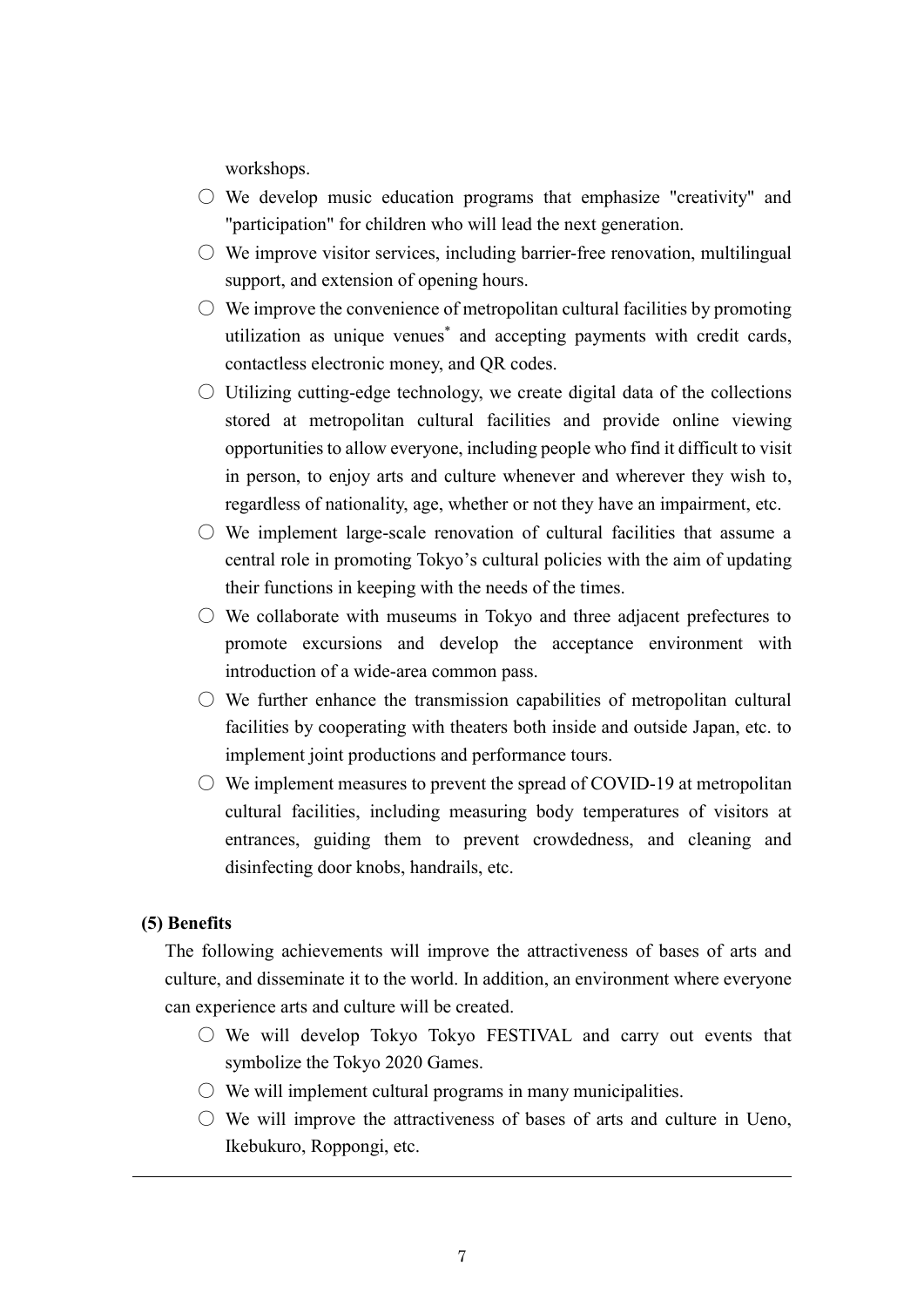- We will start operation of bases that promote the spread of Art Brut, etc. and hold exhibitions and other events.
- $\bigcirc$  We will complete multilingual support at many metropolitan cultural facilities.
- We will extend opening hours at many metropolitan cultural facilities.
- $\circ$  We will introduce a wide-area common pass for cultural facilities.

| Promotion of Tokyo<br>• Concept copy statements were prepared and branding<br><b>Tokyo FESTIVAL</b><br>was promoted<br>• In order to create projects that will play a central role<br>(promotion of Tokyo<br>in "Tokyo Tokyo FESTIVAL", 13 projects were selected<br>Cultural Program in<br>through open calls for proposals (Tokyo<br>Tokyo)<br>Tokyo<br>FESTIVAL Special 13)<br>• Projects including symbolic events were implemented<br>in all municipalities<br>Implemented at five or more locations including Ueno,<br>Enhancement of the<br>appeal of arts and<br>Ikebukuro and Roppongi<br>culture bases<br>Started operating a base facility in Shibuya<br>Promotion<br>of<br>the<br>and<br>dissemination of Art<br>implemented exhibitions and other events<br>Brut, etc.<br>· English support has been established at all 7 facilities<br>Multilingual support<br>• Based on the guide, support at each building has been<br>metropolitan<br>at<br>cultural facilities<br>expanded. For example, a significant revision has been<br>made to the facility information leaflets (in Japanese,<br>English, Chinese, Korean, etc.).<br>Extension of opening<br>Implemented at all seven facilities<br>hours of metropolitan<br>cultural facilities<br>Introduction<br>· Issued the "Tokyo Museum Grutto Pass"<br>of<br>a<br>*A ticket booklet that provides one-time free admission or<br>wide-area<br>common<br>a discount at a total of 99 art galleries, museums and other<br>for<br>cultural<br>pass<br>facilities<br>facilities in Tokyo (FY2021) |  |
|---------------------------------------------------------------------------------------------------------------------------------------------------------------------------------------------------------------------------------------------------------------------------------------------------------------------------------------------------------------------------------------------------------------------------------------------------------------------------------------------------------------------------------------------------------------------------------------------------------------------------------------------------------------------------------------------------------------------------------------------------------------------------------------------------------------------------------------------------------------------------------------------------------------------------------------------------------------------------------------------------------------------------------------------------------------------------------------------------------------------------------------------------------------------------------------------------------------------------------------------------------------------------------------------------------------------------------------------------------------------------------------------------------------------------------------------------------------------------------------------------------------------------------------------------------------|--|
|                                                                                                                                                                                                                                                                                                                                                                                                                                                                                                                                                                                                                                                                                                                                                                                                                                                                                                                                                                                                                                                                                                                                                                                                                                                                                                                                                                                                                                                                                                                                                               |  |
|                                                                                                                                                                                                                                                                                                                                                                                                                                                                                                                                                                                                                                                                                                                                                                                                                                                                                                                                                                                                                                                                                                                                                                                                                                                                                                                                                                                                                                                                                                                                                               |  |
|                                                                                                                                                                                                                                                                                                                                                                                                                                                                                                                                                                                                                                                                                                                                                                                                                                                                                                                                                                                                                                                                                                                                                                                                                                                                                                                                                                                                                                                                                                                                                               |  |
|                                                                                                                                                                                                                                                                                                                                                                                                                                                                                                                                                                                                                                                                                                                                                                                                                                                                                                                                                                                                                                                                                                                                                                                                                                                                                                                                                                                                                                                                                                                                                               |  |
|                                                                                                                                                                                                                                                                                                                                                                                                                                                                                                                                                                                                                                                                                                                                                                                                                                                                                                                                                                                                                                                                                                                                                                                                                                                                                                                                                                                                                                                                                                                                                               |  |
|                                                                                                                                                                                                                                                                                                                                                                                                                                                                                                                                                                                                                                                                                                                                                                                                                                                                                                                                                                                                                                                                                                                                                                                                                                                                                                                                                                                                                                                                                                                                                               |  |
|                                                                                                                                                                                                                                                                                                                                                                                                                                                                                                                                                                                                                                                                                                                                                                                                                                                                                                                                                                                                                                                                                                                                                                                                                                                                                                                                                                                                                                                                                                                                                               |  |
|                                                                                                                                                                                                                                                                                                                                                                                                                                                                                                                                                                                                                                                                                                                                                                                                                                                                                                                                                                                                                                                                                                                                                                                                                                                                                                                                                                                                                                                                                                                                                               |  |
|                                                                                                                                                                                                                                                                                                                                                                                                                                                                                                                                                                                                                                                                                                                                                                                                                                                                                                                                                                                                                                                                                                                                                                                                                                                                                                                                                                                                                                                                                                                                                               |  |
|                                                                                                                                                                                                                                                                                                                                                                                                                                                                                                                                                                                                                                                                                                                                                                                                                                                                                                                                                                                                                                                                                                                                                                                                                                                                                                                                                                                                                                                                                                                                                               |  |
|                                                                                                                                                                                                                                                                                                                                                                                                                                                                                                                                                                                                                                                                                                                                                                                                                                                                                                                                                                                                                                                                                                                                                                                                                                                                                                                                                                                                                                                                                                                                                               |  |
|                                                                                                                                                                                                                                                                                                                                                                                                                                                                                                                                                                                                                                                                                                                                                                                                                                                                                                                                                                                                                                                                                                                                                                                                                                                                                                                                                                                                                                                                                                                                                               |  |
|                                                                                                                                                                                                                                                                                                                                                                                                                                                                                                                                                                                                                                                                                                                                                                                                                                                                                                                                                                                                                                                                                                                                                                                                                                                                                                                                                                                                                                                                                                                                                               |  |
|                                                                                                                                                                                                                                                                                                                                                                                                                                                                                                                                                                                                                                                                                                                                                                                                                                                                                                                                                                                                                                                                                                                                                                                                                                                                                                                                                                                                                                                                                                                                                               |  |
|                                                                                                                                                                                                                                                                                                                                                                                                                                                                                                                                                                                                                                                                                                                                                                                                                                                                                                                                                                                                                                                                                                                                                                                                                                                                                                                                                                                                                                                                                                                                                               |  |
|                                                                                                                                                                                                                                                                                                                                                                                                                                                                                                                                                                                                                                                                                                                                                                                                                                                                                                                                                                                                                                                                                                                                                                                                                                                                                                                                                                                                                                                                                                                                                               |  |
|                                                                                                                                                                                                                                                                                                                                                                                                                                                                                                                                                                                                                                                                                                                                                                                                                                                                                                                                                                                                                                                                                                                                                                                                                                                                                                                                                                                                                                                                                                                                                               |  |
|                                                                                                                                                                                                                                                                                                                                                                                                                                                                                                                                                                                                                                                                                                                                                                                                                                                                                                                                                                                                                                                                                                                                                                                                                                                                                                                                                                                                                                                                                                                                                               |  |
|                                                                                                                                                                                                                                                                                                                                                                                                                                                                                                                                                                                                                                                                                                                                                                                                                                                                                                                                                                                                                                                                                                                                                                                                                                                                                                                                                                                                                                                                                                                                                               |  |
|                                                                                                                                                                                                                                                                                                                                                                                                                                                                                                                                                                                                                                                                                                                                                                                                                                                                                                                                                                                                                                                                                                                                                                                                                                                                                                                                                                                                                                                                                                                                                               |  |
|                                                                                                                                                                                                                                                                                                                                                                                                                                                                                                                                                                                                                                                                                                                                                                                                                                                                                                                                                                                                                                                                                                                                                                                                                                                                                                                                                                                                                                                                                                                                                               |  |
|                                                                                                                                                                                                                                                                                                                                                                                                                                                                                                                                                                                                                                                                                                                                                                                                                                                                                                                                                                                                                                                                                                                                                                                                                                                                                                                                                                                                                                                                                                                                                               |  |
|                                                                                                                                                                                                                                                                                                                                                                                                                                                                                                                                                                                                                                                                                                                                                                                                                                                                                                                                                                                                                                                                                                                                                                                                                                                                                                                                                                                                                                                                                                                                                               |  |
|                                                                                                                                                                                                                                                                                                                                                                                                                                                                                                                                                                                                                                                                                                                                                                                                                                                                                                                                                                                                                                                                                                                                                                                                                                                                                                                                                                                                                                                                                                                                                               |  |
|                                                                                                                                                                                                                                                                                                                                                                                                                                                                                                                                                                                                                                                                                                                                                                                                                                                                                                                                                                                                                                                                                                                                                                                                                                                                                                                                                                                                                                                                                                                                                               |  |
|                                                                                                                                                                                                                                                                                                                                                                                                                                                                                                                                                                                                                                                                                                                                                                                                                                                                                                                                                                                                                                                                                                                                                                                                                                                                                                                                                                                                                                                                                                                                                               |  |

## **4. Facts and figures**

( Items in the table are achievements to March 2020 unless otherwise noted)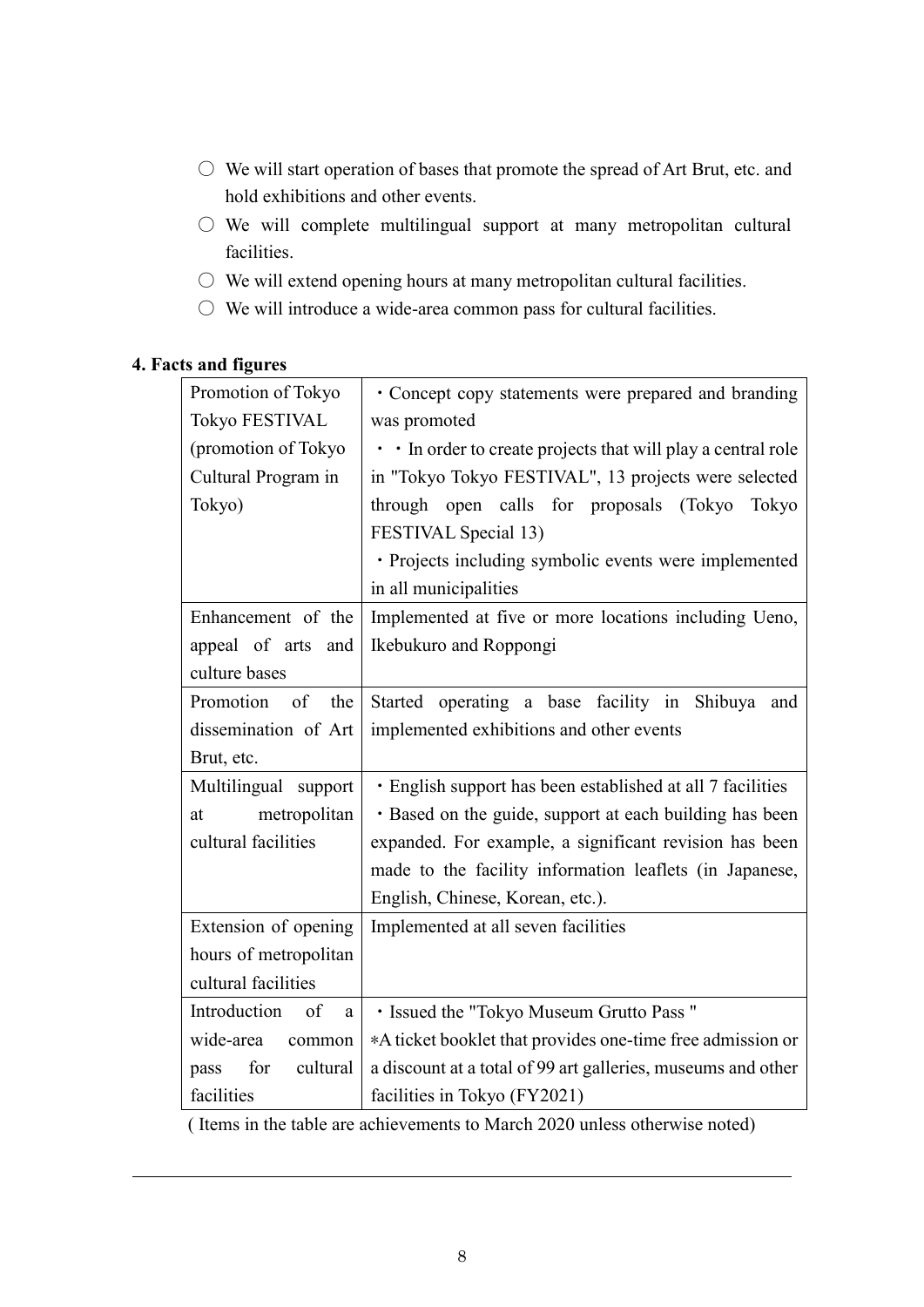# **5. Explanation of Terms**

| Cultural program     | A program consisting of multiple cultural events that          |
|----------------------|----------------------------------------------------------------|
|                      | will take place during the Olympic and Paralympic              |
|                      | Games. The Olympic Charter stipulates that the events          |
|                      | shall be held at least during the opening of the Olympic       |
|                      | and Paralympic Village.                                        |
| Arts Council Tokyo   | organization under the Tokyo Metropolitan<br>An                |
|                      | Foundation for History and Culture, which develops a           |
|                      | variety of programs to encourage the creation and              |
|                      | dissemination of arts and culture and to promote Tokyo         |
|                      | as an international city of artistic and cultural attractions. |
| Tokyo<br>Tokyo       | An initiative to roll out diverse cultural programs to         |
| <b>FESTIVAL</b>      | convey the appeal of Tokyo as a city of arts and culture       |
|                      | for the purpose of building up excitement in Tokyo, the        |
|                      | host city of the Olympic and Paralympic Games, from            |
|                      | the cultural perspective.                                      |
| Urban Revitalization | A project that introduces the vitality of the private sector,  |
| Step-up Project      | utilizes multiple lands possessed by the TMG integrally        |
|                      | in accordance with the characteristics of the district,        |
|                      | induces peripheral development, and promotes city              |
|                      | development                                                    |
| Tandem Paris-Tokyo   | "Tandem" is a cultural exchange project that Paris             |
| 2018                 | implements with its sister cities. In 2018, various events     |
|                      | were held at cultural facilities, etc. in Tokyo and Paris      |
| Art Brut             | Meaning "raw art" in French, the idea was advocated by         |
|                      | French artist Jean Dubuffet. Today, it represents art          |
|                      | works that were produced by people who have not                |
|                      | received formal art education, attracting attention for        |
|                      | their unique ideas and expressions.                            |
| Unique venues        | Venues such as historic buildings and art museums that         |
|                      | provide a special environment in which to conduct              |
|                      | meetings, events and receptions                                |

## **6. References**

- ・Towards 2020 –Building the Legacy- (PR Edition)
- ・Towards 2020 –Building the Legacy (Main Part)